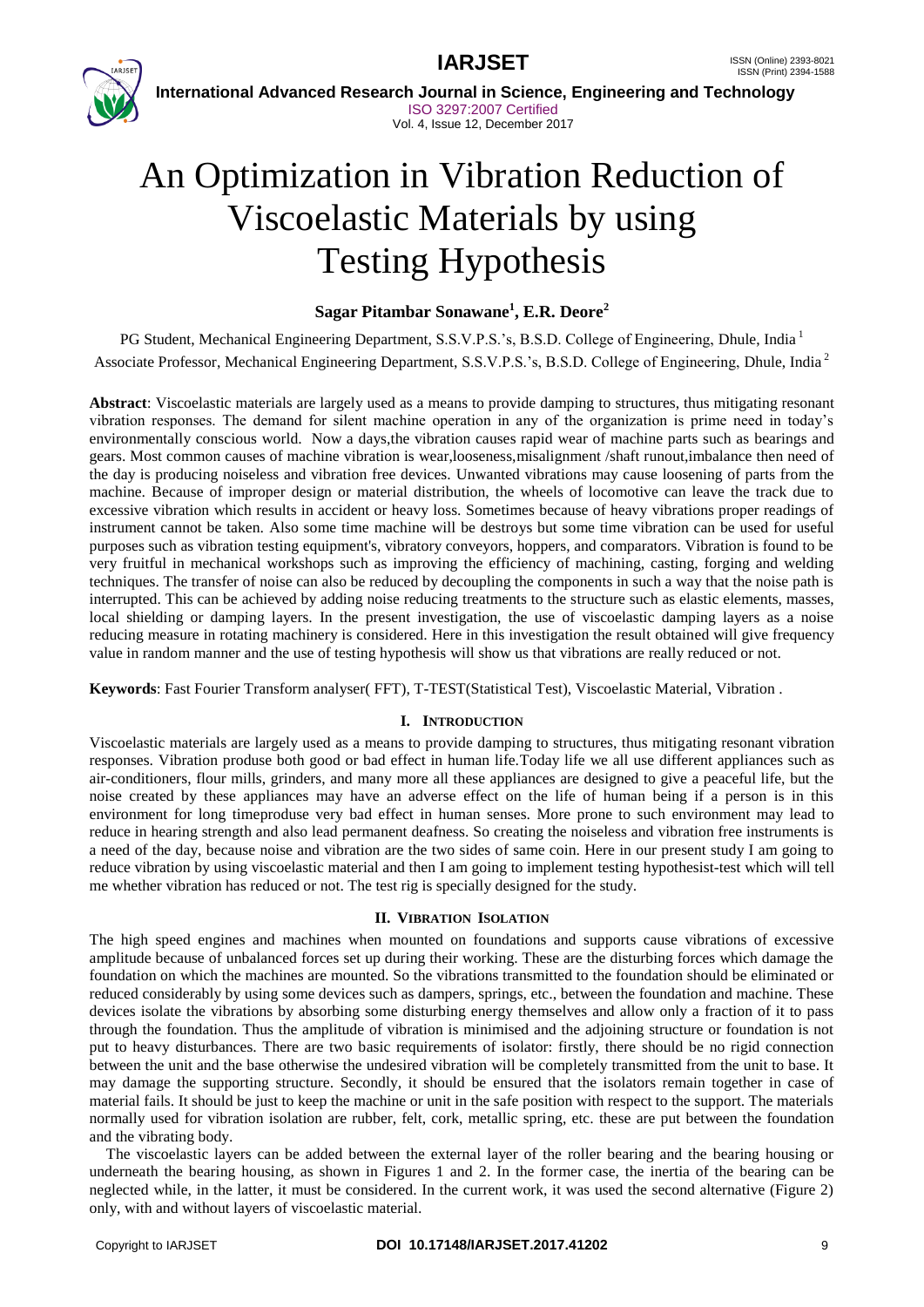

 **International Advanced Research Journal in Science, Engineering and Technology** ISO 3297:2007 Certified

Vol. 4, Issue 12, December 2017



Figure 1: a/b- Bearing with Viscoelastic Layers.



Figure 2 : A Viscoelastic Layer Mounted Between The Bearing Outer Ring and The Housing.

# **III.VISCOELASTIC MATERIAL**

Viscoelasticity is the property of materials that exhibit both viscous and elastic characteristics when undergoing deformation. Viscous materials, like honey, resist shear flow and strain linearly with time when a stress is applied. Elastic materials strain instantaneously when stretched and just as quickly return to their original state once the stress is removed. Viscoelastic materials have elements of both of these properties and, as such, exhibit time dependent strain. Whereas elasticity is usually the result of bond stretching along crystallographic planes in an ordered solid, viscosity is the result of the diffusion of atoms or molecules inside an amorphous material.

Properties of viscoelastic materials:

- 1. Creep (if the stress is held constant, the strain increases with time) and Recovery
- 2. Stress Relaxation (if the strain is held constant, the stress decreases with time)
- 3. Energy Absorption.

# **List of Common Viscoelastic Polymeric Materials**

- 
- 
- 
- 
- 5. Chlorinated Polyethylene 15. Polybutadiene
- 6. Ethylene-Propylene-Diene 16. Polypropylene
- 7. Fluor silicone Rubber 17. Polyisobutylene
- 8. Fluorocarbon Rubber 18. Polyurethane
- 
- 10. Natural Rubber 20. Polyisoprene
- 
- 3. Butyl Rubber 13. Urethane Rubber 23. Polyvinyl chloride (PVC)
- 4. Chloroprene 14. Polymethyl Methacrylate (PMMA) 24. Neoprene
	-
	-
	-
	-
- 9. Nitrile Rubber 19. Polyvinyl acetate
	-
- 1. Acrylic Rubber 11. Polyethylene 21. Styrene-butadiene (SBR)
- 2. Butadiene Rubber 12. Polystyrene 22. Silicon Rubber
	-
	-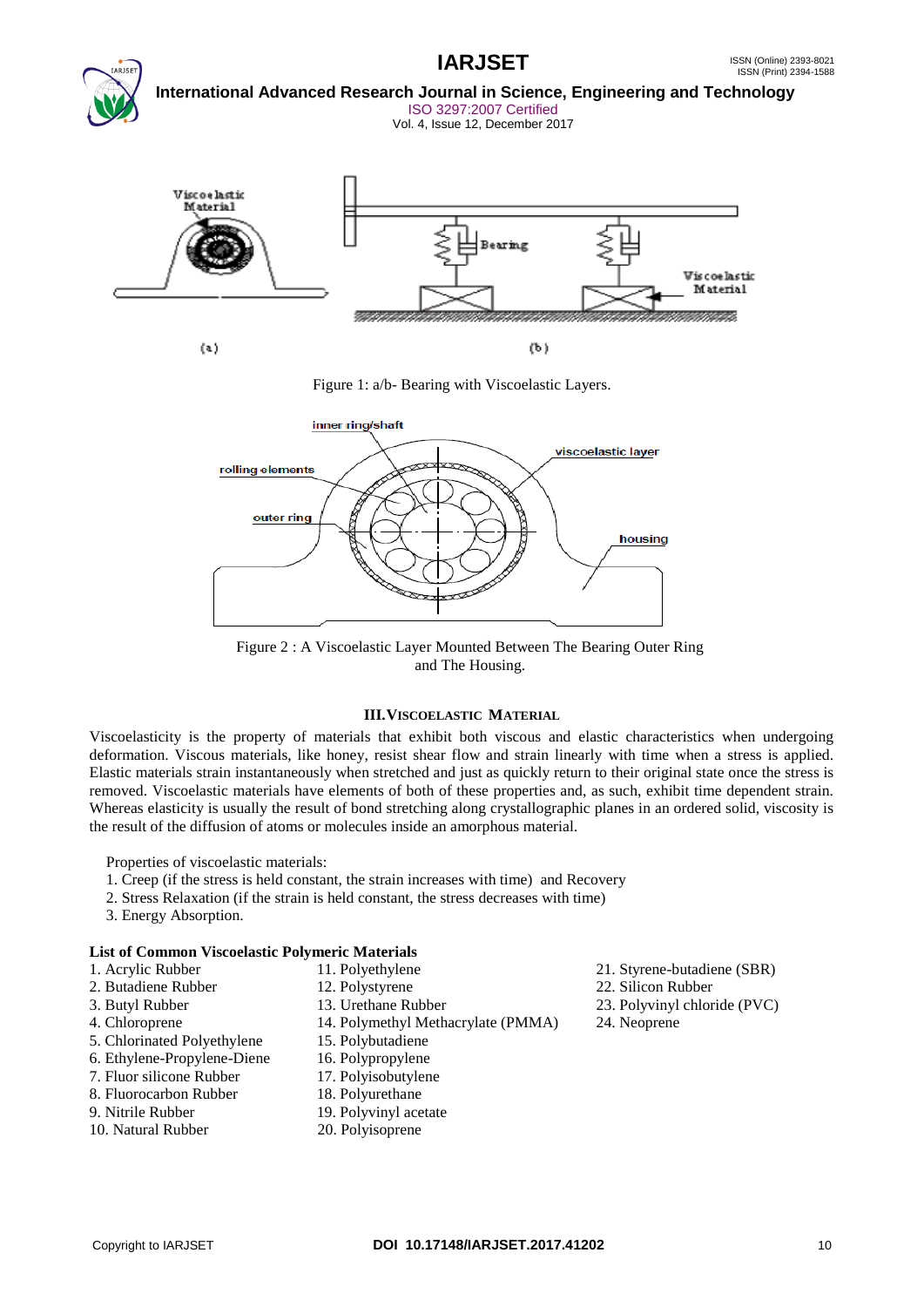

 **International Advanced Research Journal in Science, Engineering and Technology**

ISO 3297:2007 Certified

Vol. 4, Issue 12, December 2017

# **IV. EXPERIMENTAL METHODOLOGY**

Based on the literature survey and information received from the various sources the problem has been carefully defined. To resolve the issues rose in the problem definition, it is required either to formulate a mathematical model (or analytically solved the previously available one) or conduct number of experiments to make fruitful conclusions. To conduct the successful experiments, it has to plan carefully with available standard procedures. The following sections of this chapter will elaborate the procedures for conducting the experiments of vibration analysis using Viscoelastic material as damping media.

# **VISCOELASTIC MATERIALS FOR COMPARATIVE ANALYSIS**

The selection of viscoelastic material is based on the ease of availability, installation, replacement and cost. Following viscoelastic materials were used for evaluating their effectiveness in minimizing the effect of vibration.

| Sr.No.         | <b>DESCRIPTION</b>                | <b>PICTURE</b> |  |
|----------------|-----------------------------------|----------------|--|
|                | Urethane rubber sheet 12 mm thick |                |  |
| $\mathfrak{D}$ | Neoprene rubber sheet 12 mm thick |                |  |
| 3              | Butyl rubber sheet 12 mm thick    |                |  |

|  |  |  |  | Table 1: Viscoelastic Materials used for experiments |
|--|--|--|--|------------------------------------------------------|
|--|--|--|--|------------------------------------------------------|



The above selected materials are used as vibration isolators (damping agent to absorb the vibrations). The other parameters for vibration analysis were rpm of rotating shaft, location of disc on which unbalanced mass is attached and distance between bearing supports.

### **V. EXPERIMENTAL SETUP**

Various parameters like material, thickness, rpm of rotating shaft, location of flange on which unbalanced mass is attached, Distance between Bearing Supports are varied and experiments are conducted. Experimental setup consists of electric motor (0.37 kW), shaft (material stainless steel of  $\Phi$  15 mm diameter of full length 630), two bearings, two discs, bearing's base plate, bearing's support plate, base plate and jaw coupling. The major part of this test setup is base plate which is made up from C – Channel havingdimensions 200x100x25mm. The base plate also facilitated with number of holes to change the bearing support positions according to the requirement at various locations. The main objective of bearings support plate isto give rigid and firm support to the bearings of the test setup. The dimensions of plate are 200 mm x 100 mm x 33 mm.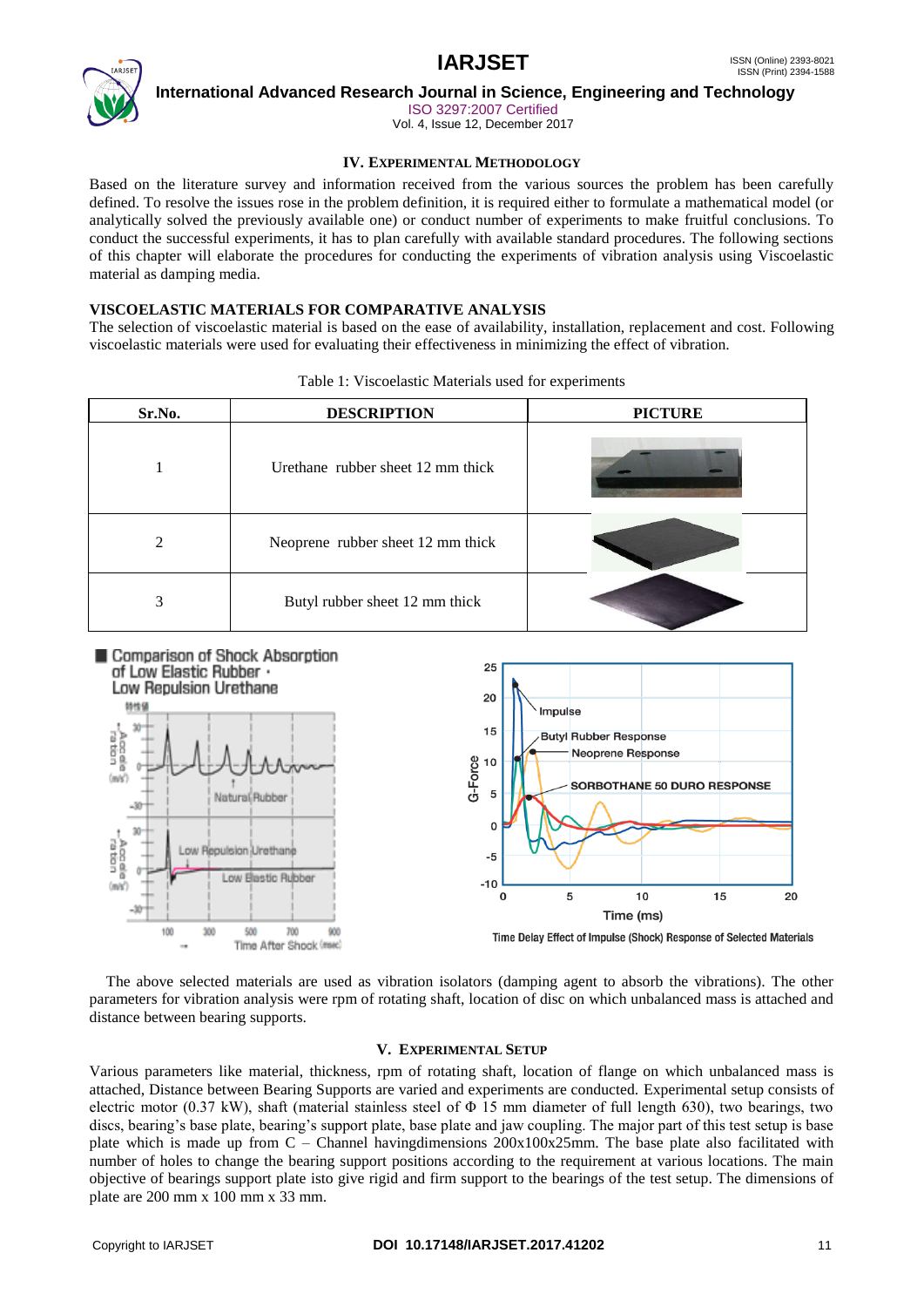

# **International Advanced Research Journal in Science, Engineering and Technology** ISO 3297:2007 Certified

Vol. 4, Issue 12, December 2017



Fig. 3. Experimental Setup



**Speed Regulator** Speed display unit Figure 5: Experimental Setup Instrumentation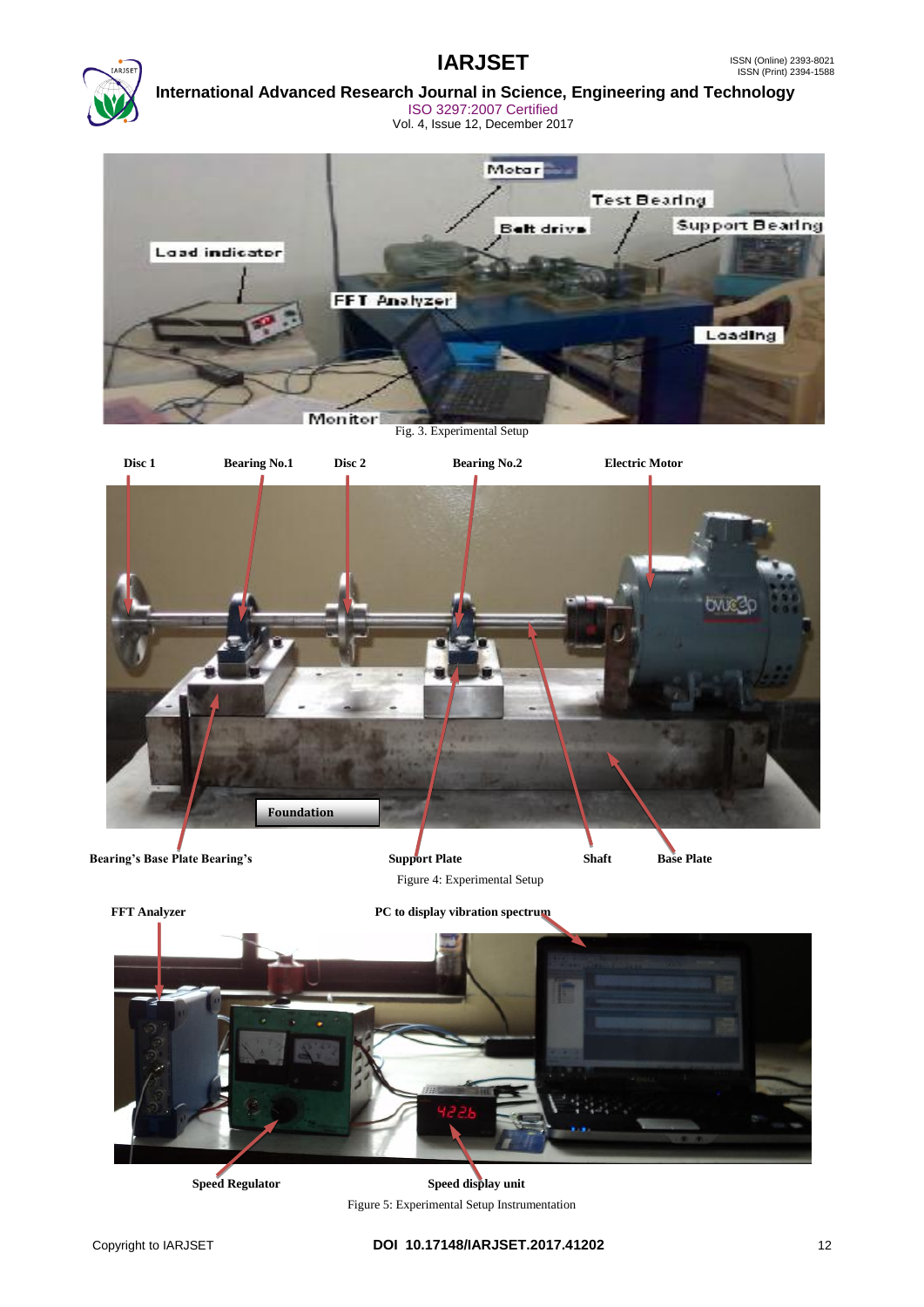

 **International Advanced Research Journal in Science, Engineering and Technology**

ISO 3297:2007 Certified

Vol. 4, Issue 12, December 2017

Experimental Setup Instrumentation consists of

- Accelerometer (for sensing vibrations at the bearing locations)
- $\triangleright$  Inductive pickup sensor (for measuring speed (frequency) rpm of shaft)
- $\triangleright$  FFT analyser (to record the vibration signal)
- $\triangleright$  Speed regulator (to control speed of motor)
- $\triangleright$  Speed display unit (to display speed (frequency) rpm of shaft)
- $\triangleright$  PC (to record vibration spectrum).

The accelerometer is mounted on bearing senses vibration signal sends it to FFT analyser, FFT analyser processes it and converts it into signal form compatible with PC. These vibration signal values are shown in the form of vibration spectrum on the screen of PC. Experiments were carried out on specially developed vibration test rig as shown in figure 4. Which can facilitate the change of bearing support location, change in operating frequency (i.e. speed can be varied) etc. Following test plan is decided to conduct the experiments for the bearing locations shown in figure 4.

The distance between two bearings is 300 mm with speed range 500/1000/1500 rpm

- Case 1: Urethane rubber sheet with 12 mm thickness
- $\triangleright$  Case 2: Neoprene rubber sheet with 12 mm thickness
- $\triangleright$  Case 3: Butyl rubber with 12 mm thickness

For each case 20 no. of readings were taken. The speed (frequency) is measured using non-contacting type speed sensor with digital display, an accelerometer attached to FFT analyzer is mounted on both bearing support (i.e. near to the drive and away from the drive), the signal received from the accelerometer with the help of FFT analyzer is acquire and displayed on PC using NV Gate software.



Fig.6:Arrangement of Viscoelastic support beneath bearing housing for different cases

### **VI . RESULT**

As per the test plan discussed in previous chapter, the experiments were conducted and result tables were prepared. Above result tables referred to the different case and conditions discussed previously.

| Case 1         |                     | Case 2         |                        | Case 3         |                        |
|----------------|---------------------|----------------|------------------------|----------------|------------------------|
| Test           | Vibration Magnitude | Test           | Magnitude<br>Vibration | Test           | Magnitude<br>Vibration |
| No.            | (RMS Value)         | No.            | (RMS Value)            | No.            | (RMS Value)            |
|                | 288.10              |                | 349.90                 |                | 388.11                 |
| 2              | 286.80              | $\overline{2}$ | 345.70                 | $\overline{2}$ | 387.07                 |
| 3              | 287.43              | 3              | 346.53                 | 3              | 389.13                 |
| $\overline{4}$ | 287.43              | 4              | 348.63                 | 4              | 388.70                 |
| 5              | 287.77              | 5              | 347.57                 | 5              | 388.53                 |
| 6              | 288.50              | 6              | 347.40                 | 6              | 386.97                 |
| 7              | 287.77              | 7              | 350.27                 | 7              | 389.23                 |
| 8              | 287.43              | 8              | 349.53                 | 8              | 389.55                 |
| 9              | 286.50              | 9              | 347.00                 | 9              | 390.17                 |
| 10             | 285.50              | 10             | 347.47                 | 10             | 388.20                 |
| 11             | 286.97              | 11             | 345.77                 | 11             | 388.37                 |
| 12             | 284.40              | 12             | 347.43                 | 12             | 389.27                 |
| 13             | 287.07              | 13             | 247.97                 | 13             | 389.40                 |
| 14             | 287.13              | 14             | 347.60                 | 14             | 389.10                 |
| 15             | 288.83              | 15             | 346.43                 | 15             | 389.77                 |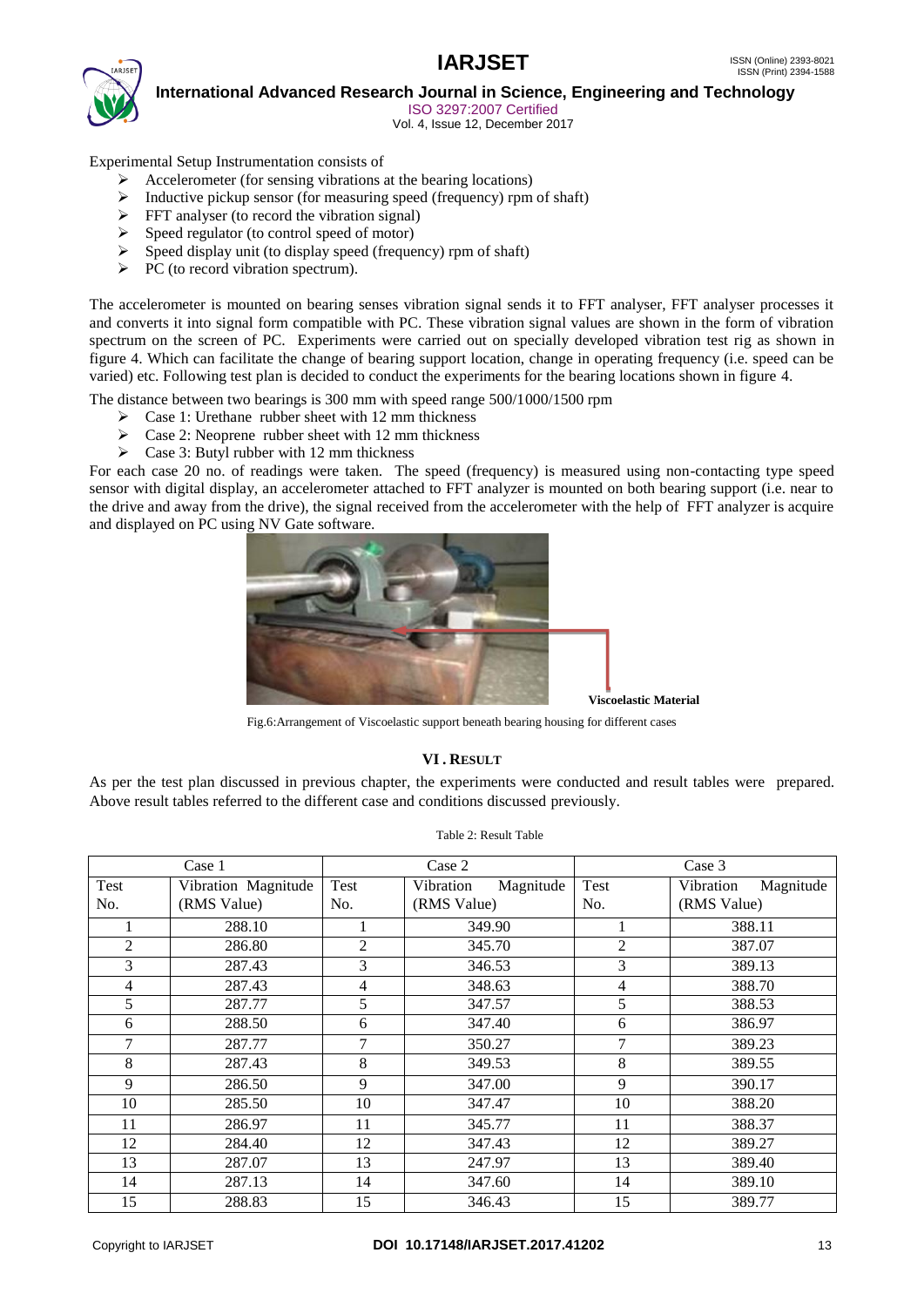

 **International Advanced Research Journal in Science, Engineering and Technology**

ISO 3297:2007 Certified

Vol. 4, Issue 12, December 2017

| 16 | 291.33 |    | 347.50 | 1 U | 388.41 |
|----|--------|----|--------|-----|--------|
| 17 | 287.30 |    | 348.30 |     | 389.27 |
| 18 | 288.97 |    | 347.30 | 18  | 389.36 |
| 19 | 286.70 |    | 345.67 | 19  | 390.23 |
| 20 | 288.40 | 20 | 348.07 | 20  | 388.10 |

## **VII . T-TEST FOR VIBRATION REDUCTION**

t-test is based on t-distribution and is considered an appropriate test for judging the significance of a sample mean or for judging the significance of difference between the means of two samples in case of small samples when population variance is not known. The relevant test statistic, t, is calculated from the sample data and then compared with its probable value based on tdistribution at a specified level of significance.

Significance for concerning degrees of freedom for accepting or rejecting the null hypothesis. It may be noted that t-test applies only in case of small samples when population variance is unknown.

Formulas required for carrying t-test:

$$
\overline{X} = \frac{\sum x_i}{n}
$$

$$
\sigma_s = \frac{\sqrt{\sum (X_i - \overline{X})^2}}{\sqrt{n - 1}}
$$

$$
t = \frac{\overline{X} - \mu_{H_0}}{\sigma_s / \sqrt{n}}
$$

For Case 3 From the result analysis we have the readings for the above mentioned case let us consider those results. By using above mentioned formulae we have calculations as follows

$$
\overline{X} = \frac{\Sigma x_i}{n} = \frac{7776.93}{20} = 388.85
$$
\n
$$
\sigma_s = \frac{\sqrt{\Sigma (x_i - \overline{X})^2}}{\sqrt{n-1}} = 0.86
$$

| S.No.          | $X_i$  | $(X_i - \overline{X})$ | $(X_i - \overline{X})^2$ |
|----------------|--------|------------------------|--------------------------|
| $\mathbf{1}$   | 388.11 | $-0.15$                | 0.0225                   |
| $\overline{c}$ | 387.07 | $-0.32$                | 0.1024                   |
| 3              | 389.13 | $-1.88$                | 3.5344                   |
| $\overline{4}$ | 388.70 | 0.38                   | 0.1444                   |
| 5              | 388.53 | 0.7                    | 0.49                     |
| 6              | 386.97 | 1.32                   | 1.7424                   |
| 7              | 389.23 | $-0.65$                | 0.4225                   |
| 8              | 389.55 | $-0.48$                | 0.2304                   |
| 9              | 390.17 | 0.42                   | 0.1764                   |
| 10             | 388.20 | 0.55                   | 0.3025                   |
| 11             | 388.37 | 0.25                   | 0.0625                   |
| 12             | 389.27 | 0.92                   | 0.8464                   |
| 13             | 389.40 | $-0.44$                | 0.1936                   |
| 14             | 389.10 | 0.42                   | 0.1764                   |
| 15             | 389.77 | 0.51                   | 0.2601                   |
| 16             | 388.41 | 1.37                   | 1.8769                   |
| 17             | 389.27 | $-0.75$                | 0.5625                   |
| 18             | 389.36 | $-0.15$                | 0.0225                   |
| 19             | 390.23 | $-0.32$                | 0.1024                   |
| 20             | 388.10 | $-1.88$                | 3.5344                   |
| Total          |        | 0.56                   | 14.1322                  |